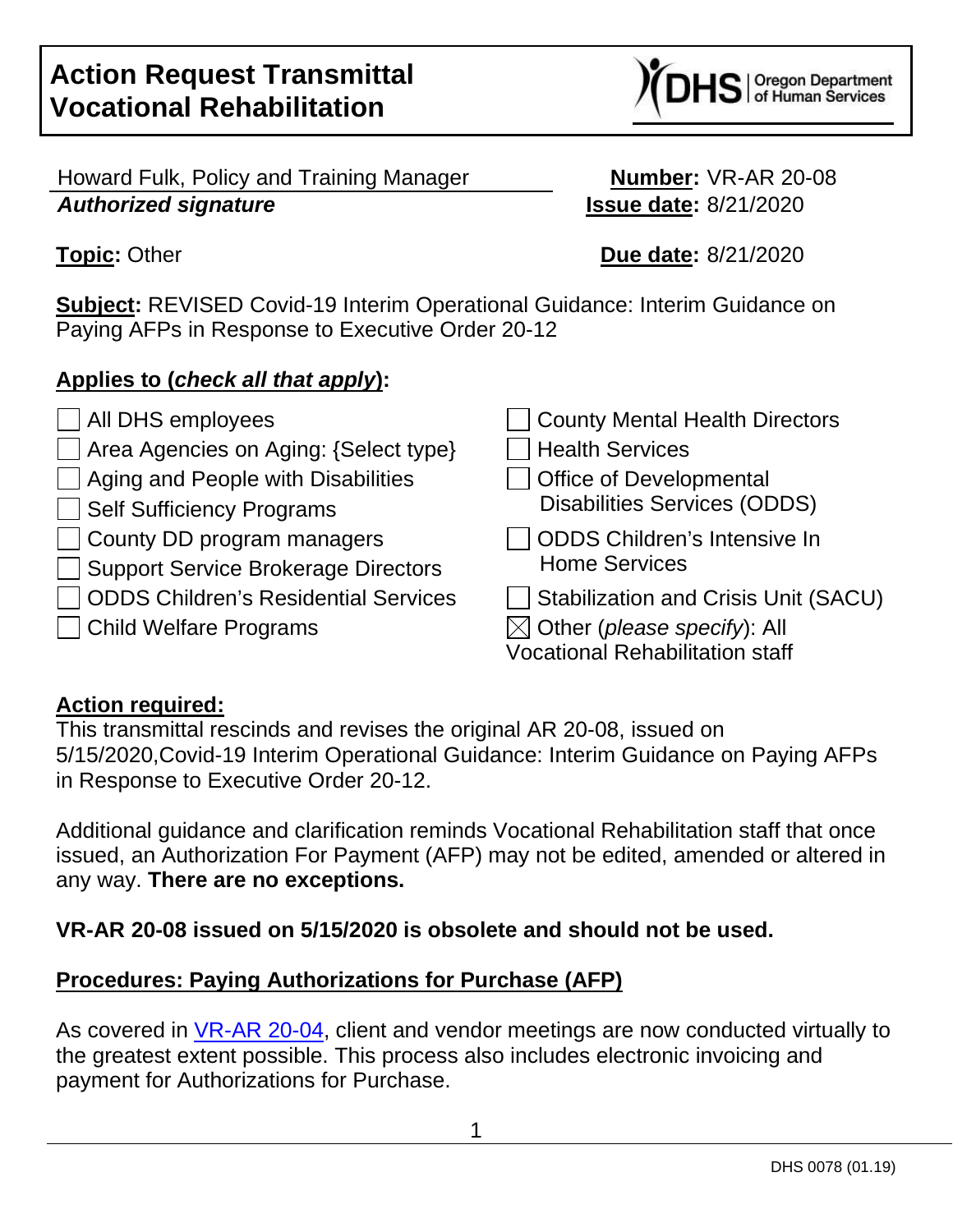### **Assuring Transmittals are Secure:**

Vendors should be encouraged to send invoices and supporting documentation through secure email to the specific branch office General Email address.

- If the vendor is to send the invoice and supporting documentation, the General Email address must send a secure email to start the invoice process. (For additional information see VR-IM 17-06 Information Privacy and Security. Using Secure Email.)
- If e-mail is not available for a vendor to send an invoice, VR staff should request that mail or fax be used instead.

#### **Initial Review of Invoice**

When the invoice is received, VR staff will review it for completeness and accuracy.

• See the Business Integrity Manual; "Invoice Requirements" (January 2020, page 52) that covers this process in more detail.

After an invoice has been reviewed and it meets the invoice requirements, the document will be marked with the VRC Verification stamp.

#### **VRC Verification Stamp**

Invoices reviewed by VR staff in the office will be stamped as usual.

Invoices reviewed virtually will use the "Fill and Sign" feature in Adobe. (Please see documents attached to VR-AR 20-05 to use features of Adobe Fill and Sign.)

VR Staff will add the "VRC Verification stamp" as an image on the document (to provide a place for the VRC signature). See below.



### **VRC Verifies Goods or Services Delivered:**

Once stamped, the invoice will be e-mailed to the VRC for verification that the service or goods were received.

• VRC will sign and date on the VRC Verification Stamp.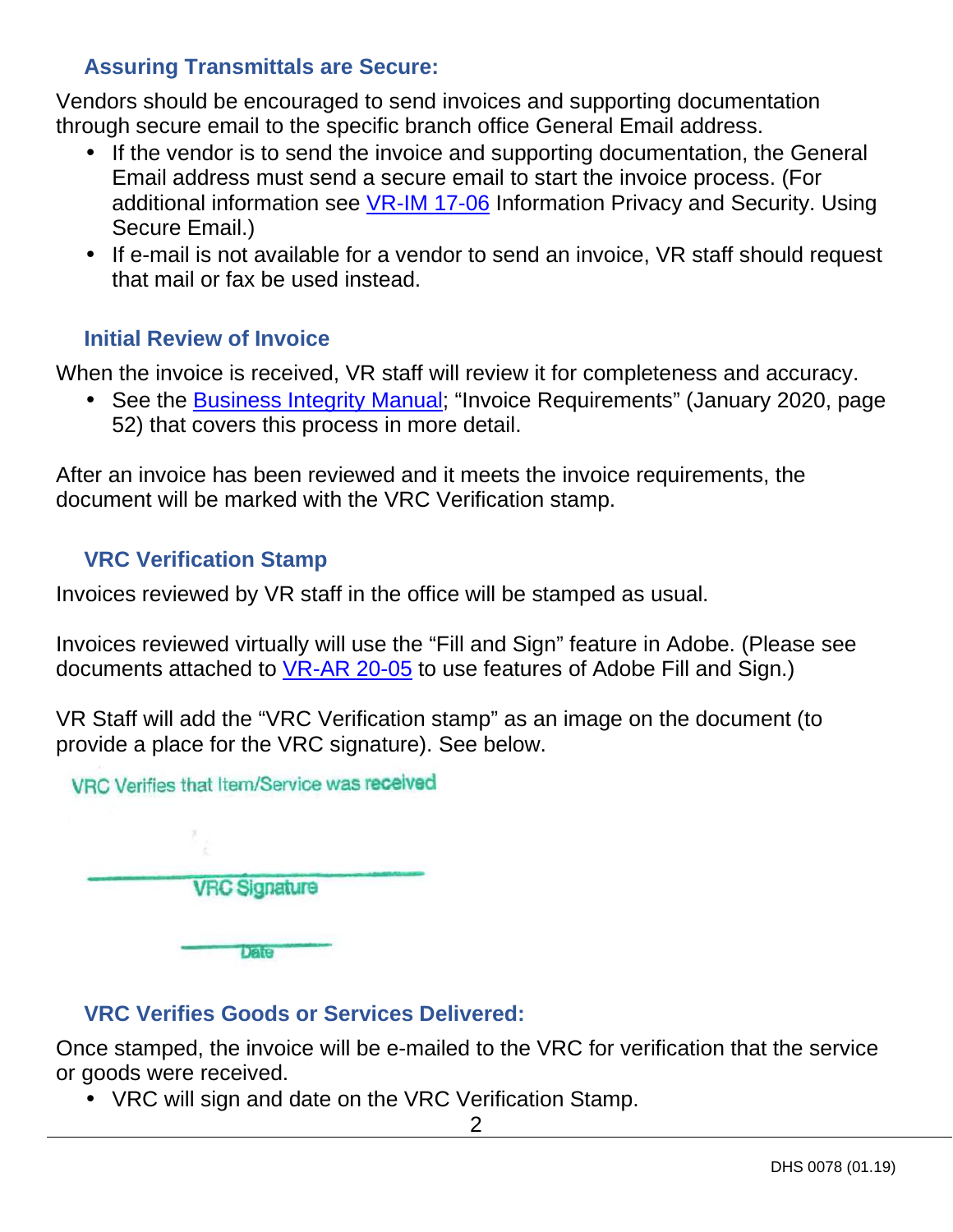VRC signs the document either physically in the office and scanned to email, or through the "Fill and Sign" feature in Adobe. The VRC returns the document via email to the VR staff who initially emailed to them.

• **A Counselor's signature on this stamp confirms that the goods were received, or services have been provided.** 

### **AFPs are Binding Documents**

Once an AFP is issued, the document becomes a legally binding contract for services.

#### **As a contract, after a signature is added, no changes may be made. This means no changes are allowed in:**

- **Wording describing the services or outcomes of service; or,**
- **Cost of services; or,**
- **Amount authorized for payment; or,**
- **Length of time covered by the authorization.**

### **There are no exceptions.**

### **Matching Invoice to AFP:**

After the VRC Verification is complete with signature on the invoice (physically stamped or using the "Fill and Sign" feature in Adobe), VR staff must compare the invoice with the file copy of the AFP.

- The VR staff who verifies that the invoice matches the goods or services rendered must not be the counselor providing verification (see VRC verifies goods or services delivered).
- Invoices in the office will be matched with the original, signed AFP.
- For AFP's completed electronically:
	- o Access the AFP in ORCA
		- Go to Actions and select "Reprint Authorization".
		- In Section 2 on the AFP in the "Authorization Signature" Box, <enter> "Reprint".
		- In the "Date" box, enter the date the AFP was reprinted.

### **Invoice Payment Process:**

AFPs are paid after verification has been received that services or goods were delivered.